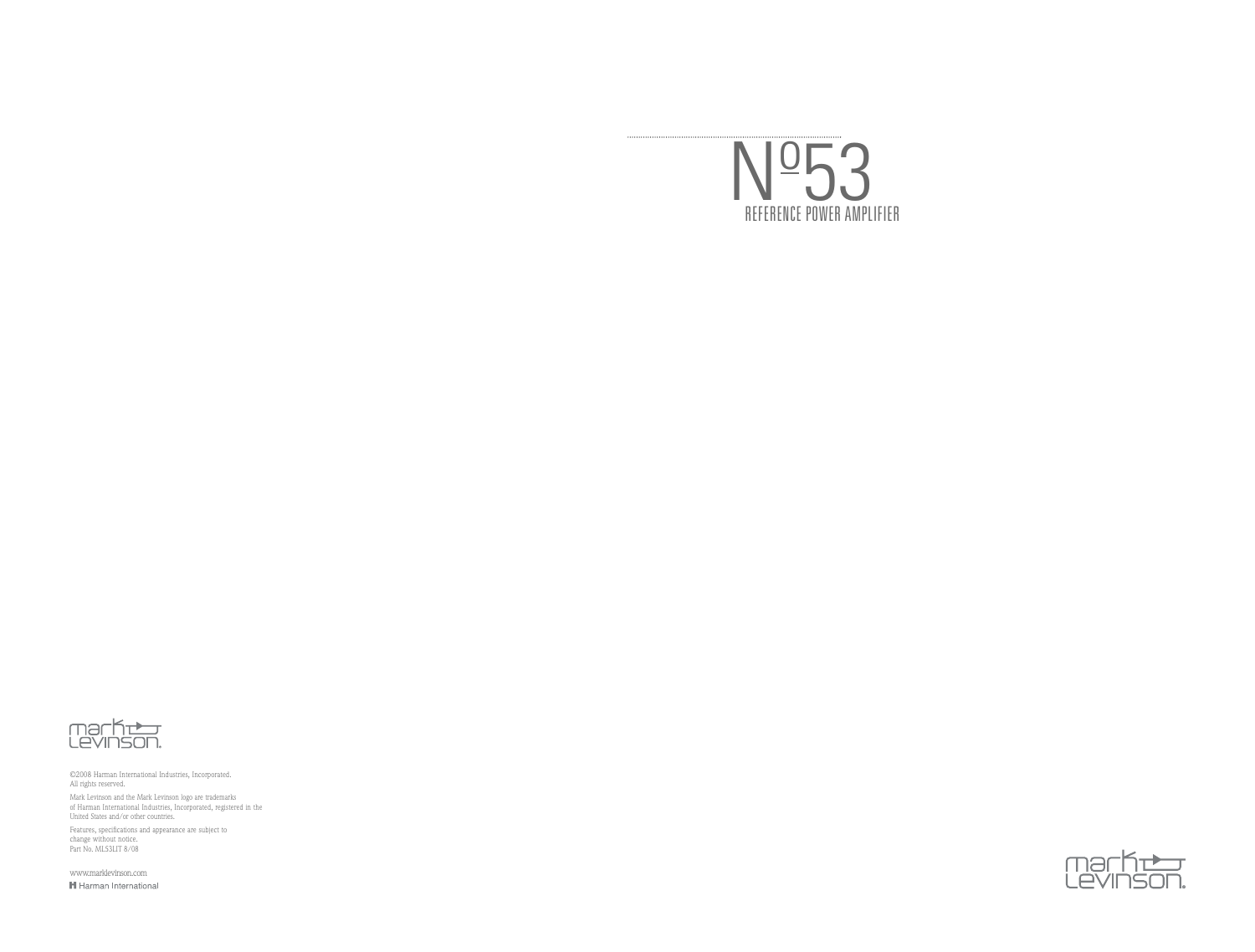#### REINVENTING THE POWER AMPLIFIER – AGAIN

The Mark Levinson® ML-2 power amplifier, introduced in 1972, flew directly in the face of conventional wisdom, demonstrating beyond all doubt that a solid-state amplifier could outperform its vacuum-tube counterparts. A 25-watt pure Class A monaural power amplifier, the ML-2 set Mark Levinson engineers on a path – designing and building the world's best-performing linear power amplifiers – they've been traveling ever since. But technology continues to advance, often relentlessly, and Mark Levinson products advance with it.

The Nº53 Reference monaural power amplifier is a landmark, the first-ever switching power amplifier from the Mark Levinson brand, and the first Mark Levinson power amplifier to earn the Reference designation since the  $N<sup>0</sup>33$  in 1994.

Switching power amplifiers are not new, and although they offer several advantages over linear designs – more power, increased efficiency, compact dimensions, lower weight and less heat dissipation – they've been generally maligned by audiophiles for inferior sound quality. The audiophiles are right – there are significant technical limitations inherent in conventional switching designs. But Mark Levinson engineers have successfully overcome the limitations with the  $N<sup>0</sup>53$ .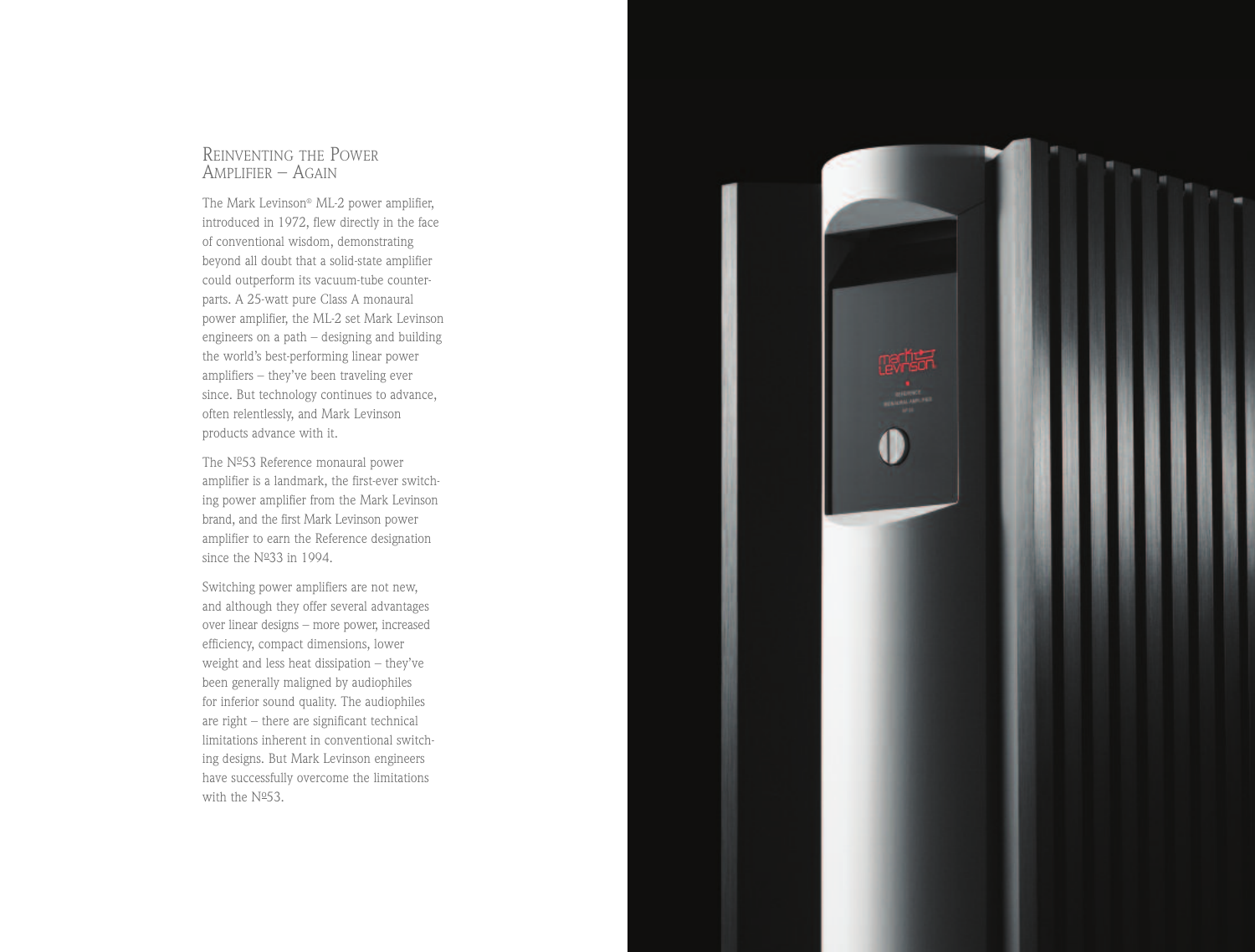# NO<sub>5</sub>3 REFERENCE POWER AMPLIFIER

#### BORN OF LISTENING

New Mark Levinson products are not introduced with the seasons, or according to arbitrary marketing schedules. They're introduced as new technologies, which have shown promise on paper, are perfected and proven through rigorous in-house development and evaluation procedures. In the case of the  $N<sup>o</sup>53$ , a highly experienced evaluation team was assembled to conduct blind and sighted listening tests of a novel switching amplifier prototype, measuring it against past and present Mark Levinson linear power amplifiers as well as a range of competitive products.

As the development process wore on, power amplifiers deemed sonically inferior were removed from further testing. Several judges were surprised to learn that the new switching amplifier was never among them. In fact, the early  $N^{\circ}$ 53 prototype emerged as a winner, with several panelists awarding it top honors for speed, dynamics and clarity. It was, to say the least, an unexpected result. For a mere prototype switching amplifier to hold its own against linear amplifiers that were deemed to be the very best the marketplace had to offer – time-honored Mark Levinson models included – meant we knew we were dealing with a paradigm-shifting design.

Convinced that the minor quibbles that had come up during the initial listening tests could be overcome, the Nº53 project was commissioned, and development of the first new Mark Levinson Reference power amplifier in more than a decade began in earnest.

#### THE TECHNICAL CHALLENGES

All power amplifier designs have inherent pros and cons based on their design topology, and switching designs are no exception. On the plus side, switching amplifiers are more powerful, smaller and run cooler than their

linear counterparts – by several orders of magnitude. As points of comparison, the Mark Levinson  $N<sup>o</sup>33$  is rated at 300 watts into 8 ohms, measures 31 x 14 x 31 inches and weighs in at 435 pounds, while the  $N<sup>0</sup>53 - at 500$ watts,  $21 \times 9 \times 21$  inches and 135 pounds – is nearly twice as powerful, substantially more compact and 300 pounds lighter.

The  $N<sup>0</sup>53$  is capable of generating truly phenomenal power levels to support both the instantaneous and continuous demands of virtually any speaker load. More impressive, the  $N<sup>o</sup>53$  accomplishes this feat while maintaining a constant, thermally balanced operating temperature. Although always warm to the touch, the operating temperature of the  $N<sup>o</sup>53$  will not vary – or exhibit even the slightest change in performance capability – regardless of how long or hard the amplifier is driven.

The downside of switching power amplifiers? Because they switch output devices on and off in very rapid succession to mimic the input signal – one set of output devices drives the positive half of the waveform, and a separate set drives the negative half – switching noise and dead bands become significant design challenges.

#### SWITCHING OFF SWITCHING NOISE

In most switching power amplifier designs, a brick-wall filter is placed above the audio band to remove switching noise. But because of the filter's physical proximity to the audio band, this has a significant adverse effect on phase relationships, the smoothness of frequency response and imaging. In short, it degrades overall sound quality. To overcome this challenge, Mark Levinson engineers devised Interleaved Power Technology (IPT), a patented method of raising the amplifier's switching frequency. In the case of the  $N<sup>0</sup>53$ , the switching frequency is raised to an extremely high

2MHz, delivering two major sonic advantages. First, it pushes the fundamental switching noise and associated harmonics so far above the limit of human hearing that they have no direct effect on sound quality. (In fact, most audio testing devices can't even measure such frequencies.) Second, it allows for easier removal of switching noise from the signal with much gentler notch filters, which have no negative effect on the crucial audio band. The result is frequency response that is ruler-flat across the entire audio spectrum, dipping only a few dB at 100kHz. That's impressive performance for any power amplifier. For a switching power amplifier, it's nothing short of remarkable.

#### ELIMINATING DEAD BANDS

The other technical challenge for switching power amplifiers are dead bands – silent gaps in audio output created when the output devices driving the positive half of the signal and outputs driving the negative half are both turned off. This occurs every time the audio waveform crosses from positive amplitude to negative amplitude, or back again (about forty thousand times per second for a 20kHz audio signal). Because even the best output devices cannot switch on and off instantaneously, a signal gap is created between each half of every waveform. Large gaps are highly detrimental to the audio signal, but even the tiniest gaps have a negative impact on sound quality – listeners will perceive that something isn't right.

Dead bands can be minimized by keeping both sets of outputs off for as short a time as technically possible. But doing that increases the possibility that opposing output devices may come on at the same time – doubling the voltage they draw – which could easily damage or destroy them. Engineers are forced to arrive at a middle ground between sound quality and reliability when designing switching power amplifiers. Mark Levinson engineers saw this as unacceptable and instead developed a patented technology for the  $N<sup>0</sup>53$ that permits both sets of output devices to be on simultaneously for short periods of time. Dead bands are completely eliminated, without in any way compromising the life expectancy of the output devices.

#### OPTIMIZING THE LAYOUT

The primary function of any Mark Levinson Reference product is to reproduce sound at the purest level possible. With power amplifiers, the challenge is to amplify the incoming audio signal without distorting it and to effortlessly drive a wide range of loudspeaker impedances at any volume level with the forcefulness and grace that Reference-quality sound reproduction demands.

Toward that end, the  $N<sup>0</sup>53$  chassis is a compact vertical design with four separate internal compartments to shield and isolate different kinds of circuitry. The power supply – an extremely low-noise toroidal transformer with an oversized 2.8kVA transformer and four 47,000µF low-ESR capacitors – is placed in the bottom compartment to reduce interference from magnetic fields and high-current devices. The two middle sections contain four amplifier modules, which are arranged symmetrically and mirror-imaged to maximize separation. The top compartment includes the control circuitry, which has an independent regulated power supply that's shielded from the rest of the amplifier to prevent audiocircuit interference.

Eight large coils – two per amplifier module – essentially create four separate power amplifiers, which are responsible for the exceptionally high power levels, large dynamic and stunning clarity of the  $N<sup>o</sup>53$ . Working together, these amplifiers raise the effective switching frequency from 500kHz to 2MHz, producing the best sound quality ever achieved in a switching amplifier.

Special attention was paid to the signals that pass between different boards. Extensive use of low-voltagedifferential signaling (LVDS) for control signals maximizes their integrity, while all analog signals remain balanced for superb noise rejection.

### IT'S YOUR TURN TO LISTEN

With the technical hurdles of switching power amplifiers behind us and with the internal layout finalized, the Nº53 development team headed back to the listening room. We listened with different types of music. We listened with different speakers, electronics and cables. We listened in different rooms. We compared the  $N^{\circ}$ 53 to other Mark Levinson power amplifiers. We compared it to the power amplifiers of our competitors. We listened blind, we listened sighted and we flew in customers from around the world to listen with us. Only then, when we were convinced that we had coaxed the last ounce of performance from this revolutionary design, did the Nº53 go into production. Now we invite you to listen to the world's new Reference standard, and experience the incredible depth and detail it uncovers in any source material.



The modulator board is the "brain" of the system. It is located at the top of the amplifier in order to provide shielding from the main amplifier section.